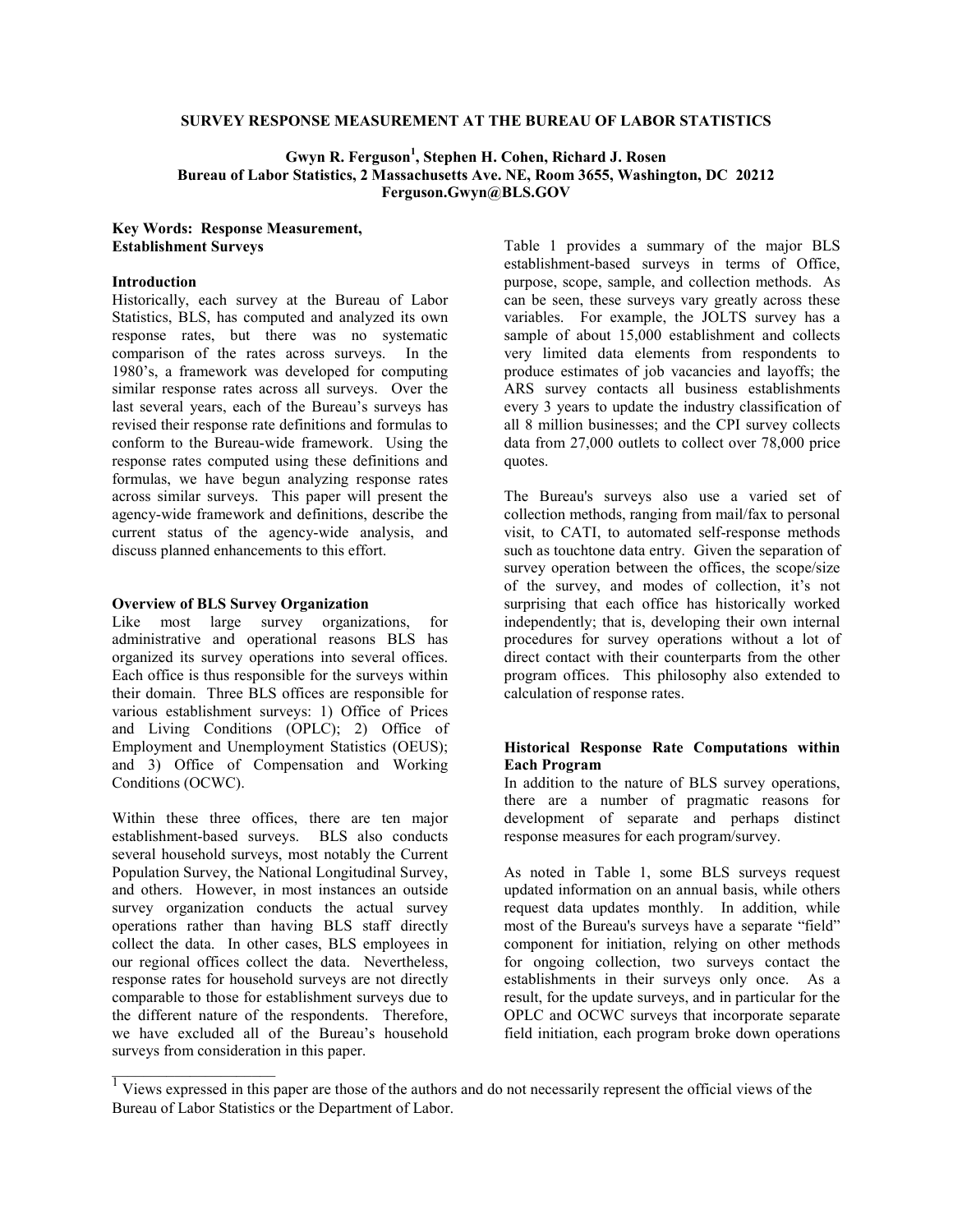by "stage" of processing (i.e. initiation vs. ongoing collection). This often involved establishment of separate databases for field tracking and update collection. Once these separate databases were in place, each survey could calculate response rates for each "stage;" however, it was more difficult to calculate response rates across the entire survey.

Once periodic update survey operation was ongoing, it became more efficient to track the "update" or "repricing" rate for each survey. From an operational standpoint, tracking this rate provided managers with an accurate and consistent measure of how the monthly or quarterly collection was going. Most monthly surveys have a tight deadline to collect and process data so that tracking returns from the "active sample" was the primary operational consideration in that the program knew that X percent of their sample should be collected within the 10-15 day collection cycle established for their survey. This could be closely monitored separate from the initial sample that was drawn.

For many of the price programs there are other complexities that dictated separate stage of processing response computation. These primarily relate to the difference between the number of establishments in the survey versus the number "quotes" obtained from each. For example, the CPI samples 27,000 outlets but obtains price quotes for over 78,000 commodities. Thus, the initiation rate measures what percent of the 27,000 outlets agree to provide price quotes. However, we may not receive complete price information for all desired commodities. Should the response rate look only at what percent of the 27,000 outlets provide all quotes? What if we ask for ten quotes but only receive data for five of them? Once in the monthly repricing cycle, it is more important to track collection at the quote level rather than at the outlet level since the quotes are the actual inputs into the index calculation.

A similar situation exists for the NCS surveys where subject-matter analysts must obtain and review a lot of "qualitative" information on employee benefits and wage rates. Again, what is the unit of measurement for response, the establishment, or the data elements (i.e. quotes) provided?

For mail-based surveys such as OES, CES, and OSH, differentiating between nonresponse and other out of business out of scope status can affect response calculations. Since most collection is via mail, a nonreturned survey may indicate the unit is out of business rather than a refusal. Lack of precise information in this area may bias any response

calculation. Until 2003, each State completed CES sample initiation independently with little BLS involvement and the sample design allowed for direct replacement of nonrespondents. Thus calculating a true response rate was not possible.

## **BLS' Past Efforts to develop a corporate strategy for Calculating Response Rates**

In the mid 1980's, the BLS Commissioner became concerned about the effect increased telephone collection had on data quality. The Division of Statistical Research and Evaluation (DSRE) set out to develop tests that might be performed to investigate the effects of alternative modes of data collection. The Commissioner wanted suggestions for areas for program improvement.

DSRE compiled tables that summarized for each major BLS survey the use of personal visit, mail or telephone contact with respondents for initial data collection, ongoing data collection and edit or nonresponse follow-up. DSRE found that surveys did not fully document the modes used in their data collection methodology making evaluations of mode effect on quality almost impossible to pursue.

DSRE recommended that BLS embark on an effort to document and standardize the data collection process at BLS. With this standardization in place, the Bureau could develop a framework for evaluating and testing its data collection modes to determine the trade-offs with respect to cost, time and quality.

In March 1985, the Bureau formed a task force to develop a system for compilation of standardized information on data collection across Bureau programs. The task force recommended a framework of accountability codes that:

- 1. At any level, the classes should be mutually exclusive and exhaustive subsets of the next higher level;
- 2. The framework should be flexible enough to be applicable to any BLS establishment or housing unit survey;
- 3. The framework should reflect the longitudinal nature of most BLS surveys;
- 4. The framework should allow for the differentiation of two basic survey operations: data collection and estimation;
- 5. The framework should be consistent with the standard definition of a response rate;
- 6. The framework should allow for the computation of field collection completion rates; and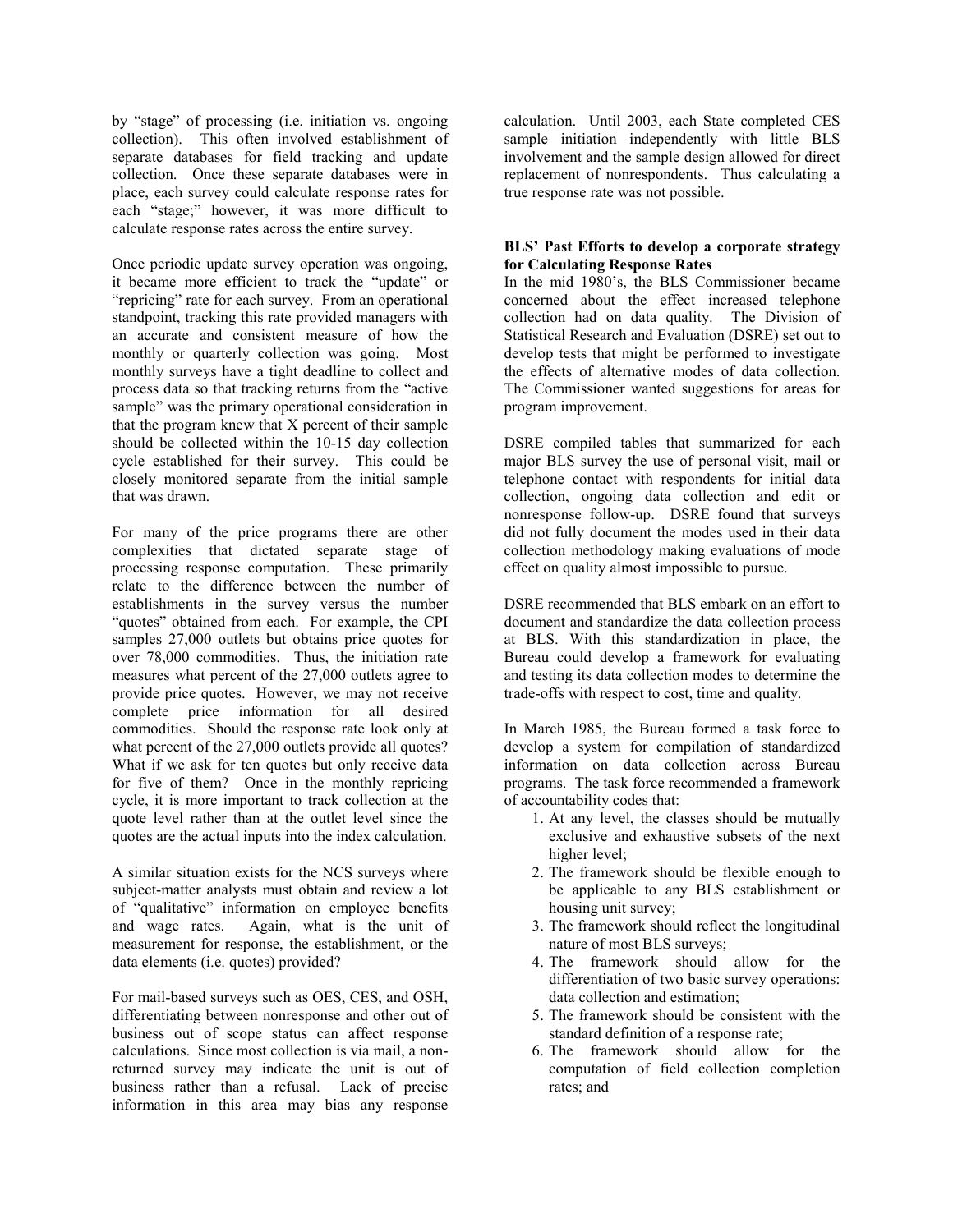7. The framework should provide the capability of mapping all current BLS classification schemes into it.

The task force developed the following data collection and estimation phase classification schemes:

| <b>Data Collection/Accountability Status</b><br>Codes |                                | <b>Data Collection/Estimation</b><br><b>Accountability Codes</b> |                                                    |  |  |
|-------------------------------------------------------|--------------------------------|------------------------------------------------------------------|----------------------------------------------------|--|--|
| Eligible                                              |                                |                                                                  | Eligible for estimation                            |  |  |
| 10                                                    | Responding                     | 10                                                               | Eligible for estimation                            |  |  |
| $20*$                                                 | Refusal                        |                                                                  | Included in Estimation                             |  |  |
| 21                                                    | Refusal—Data Absent-Unable     | $11*$                                                            | Included in Estimation                             |  |  |
|                                                       | to Cooperate                   |                                                                  | Scheduled for inclusion in a previous period       |  |  |
| 22                                                    | Refusal-unwilling to cooperate | $12*$                                                            | Scheduled for inclusion in a previous period       |  |  |
| Eligibility not determined                            |                                | 13                                                               | Included in a previous estimation period           |  |  |
| 23                                                    | Eligibility not determined     | 14                                                               | Excluded from previous estimation period           |  |  |
| Ineligible                                            |                                | Not scheduled for inclusion in previous estimation period        |                                                    |  |  |
| $30*$                                                 | Ineligible                     | 15 Not scheduled for inclusion in previous estimation            |                                                    |  |  |
| 31                                                    | Existent – Out of Scope        |                                                                  | period                                             |  |  |
| 32                                                    | Nonexistent                    | Exclusion for estimation                                         |                                                    |  |  |
|                                                       |                                | $19*$                                                            | Exclusion for estimation                           |  |  |
|                                                       |                                | 20                                                               | Not responding at data collection                  |  |  |
| * Use these codes only if data are not                |                                | 23                                                               | Eligibility not determined at data collection      |  |  |
|                                                       | available for subclasses.      | 25                                                               | Failed to meet prescribed criteria                 |  |  |
|                                                       |                                |                                                                  | Ineligible for estimation                          |  |  |
|                                                       |                                | 30                                                               | Ineligible for estimation                          |  |  |
|                                                       |                                | *<br>subclasses.                                                 | Use these codes only if data are not available for |  |  |

This proposed framework supports the following definition of an unweighted response rate:

Number of responding units .

Number of eligible units + Number of sample units with eligibility not determined

Each survey can also use this strategy to compute weighted response rates by summing the appropriate weight across all units in the category. For a weighted response rate, the numerator would be the sum of the weights for all responding units while the denominator would include the sum of the weights for all eligible or eligibility not determined units. Depending on the survey, the weight may be the inverse of the probability of selection while it may be the current employment or volume of trade for other surveys.

Over the nineties, Bureau staff initiated efforts to ensure that all surveys were collecting response codes that could support this framework. There was no funding to move all programs over to this taxonomy. Managers supported the taxonomy by ensuring that revisions to the processing systems and collection protocols would be consistent as surveys modernized

and updated their methodologies and computer systems.

#### **Current Efforts**

Over the late nineties, most survey managers reported that maintaining good response rates was becoming more problematical with response rates in general declining. However, program managers routinely only monitor response of active sample members, generating survey specific stage of processing response rates. Even though individual programs can aggregate their response codes into a compatible taxonomy, the response codes differ from program to program because of different internal monitoring requirements. Thus, the Bureau cannot use the individual response codes monitored by each survey to identify systematic problems across surveys.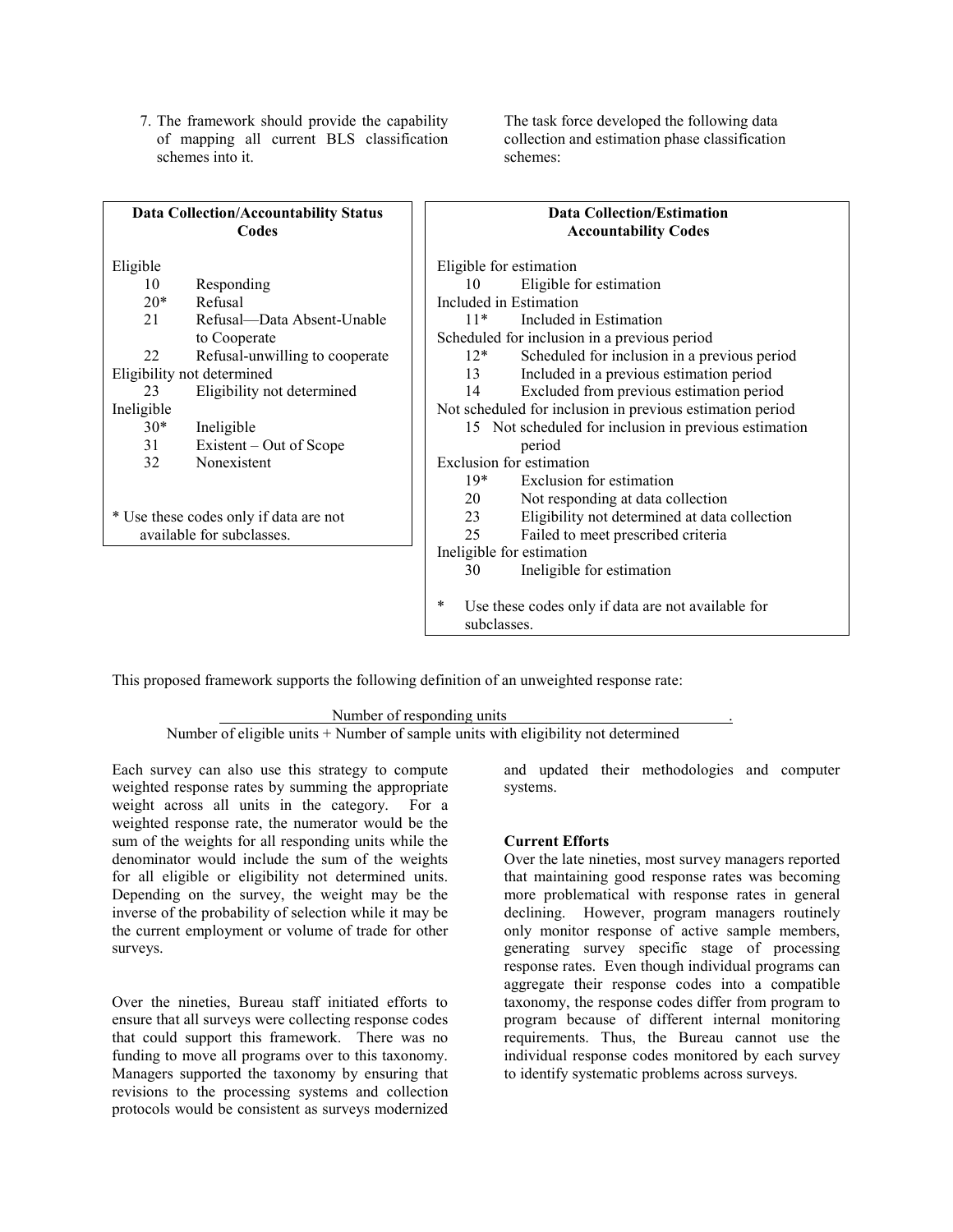In early 2000, a team was formed to compile response rates based upon the Data Collection Task Force methodology rather than look at rates based upon actual production samples to develop a cross Bureau strategy for improvement initiatives.

This team generated its first report in October 2000, including response rates from 14 surveys, including household and business surveys. The team updates the report every three months to include as much data as possible from as many surveys as possible. Some surveys provide stage of processing rates as well as overall survey response rates while other surveys provide only an overall rate or only one or more stage of processing rates.

Table 2 shows a recent summary of the unweighted response rates that appear in this quarterly report. Note that some surveys are computing weighted response rates that are included in the quarterly report even though the weighted rates are not in Table 2. The table, as described below, contains five columns to include space for reporting the individual stage of processing rates and the overall survey response rate.

- **Survey:** This is the name of the BLS establishment survey. See Table 1 for a description of the surveys.
- **Initial Data Collection Response Rate:**  This is the response rate based on the initial contact with the establishment for the individual survey. For most surveys, this rate is computed based on sampled establishments where an establishment is considered a cooperative establishment if the company agreed to provide any of the requested data – whether or not the company provided all requested data.
- **Update Collection Response Rate:** Where applicable, this is the response rate for the most recent update period for the survey. The update collection response rates show the ratio of establishments (or quotes) for which the survey collected any data during the update period, whether the data was usable for estimation purposes or not. Some surveys compute the update collection rate using establishment counts while other surveys compute this rate for quotes, or the specific items for which the Bureau asks the company to provide information. This rate only applies to surveys that perform an initiation process to gain initial cooperation and then gather updated data on a regular basis for several years.
- **Update Estimation Response Rate:** This rate includes only establishments/quotes for

which the company provided enough data for survey to include the establishment/quote in the actual survey estimates. Both the Update Collection and Update Estimation response rates are stage of processing rates where the denominator includes only those items that were cooperative at the initiation contact with the establishment. This rate only applies to surveys that perform an initiation process to gain initial cooperation and then gather updated data on a regular basis for several years.

• **Total Survey Response Rate:** The last column for each survey shows the overall survey response rate for the survey, when available. For this rate, the numerator includes all data used in the estimation process while the denominator includes all in-scope sampled units. This rate applies to all BLS surveys.

Note that the OSH survey is mandatory for all respondents in all states and the ARS survey is mandatory for all respondents in approximately onehalf of the states. The mandatory nature of these surveys explains the very high response rates achieved by these programs.

In its quarterly report, the Bureau compares rates across "like" surveys – establishment surveys, index surveys, non-index surveys, and at comparable stages of processing. Surveys are continuing to update their processes to conform to the agreed upon standards for definitions and formulas so values presented for previous periods may not have been computed the same way as data for more recent periods. Additionally, surveys are continuing to update their processes so that they can compute both the overall survey response rates as well as the stage of processing rates.

## **Future Plans**

In order to develop a corporate strategy to improve response rates, the Bureau has adopted a proposal for disaggregating response rates by variables that we believe will enable us to compare similar respondents and nonrespondents to identify Bureau-wide response problem areas. Where appropriate, we hope to begin computing response rates by variables related to collection area/region, size of sample unit, industry classification, and survey mode (i.e. mail, fax, telephone, internet, etc.). Some surveys have already begun collecting the data necessary to compute these disaggregated rates and plan to begin computing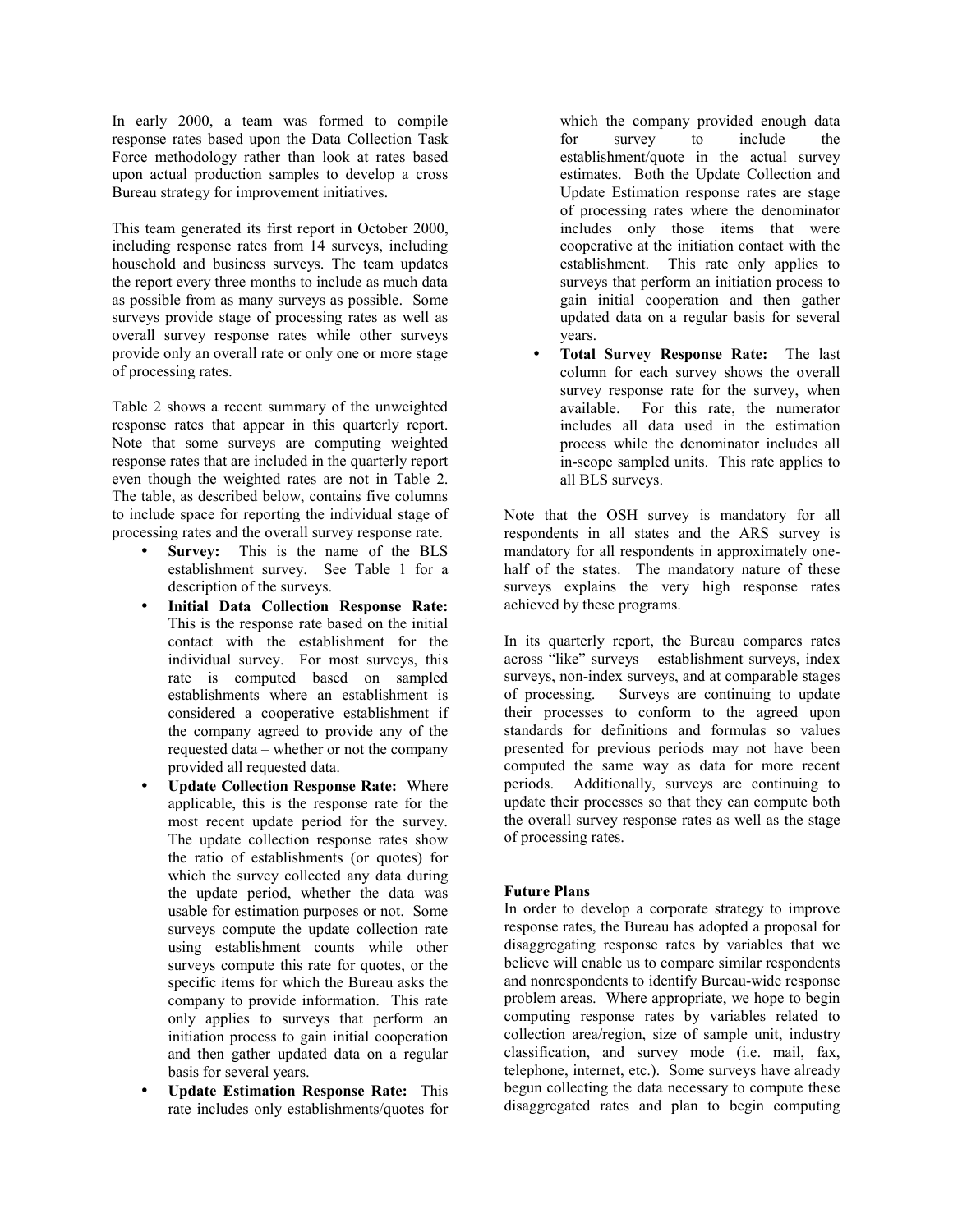them in the near future while other surveys are just starting to determine how to collect the variables necessary for these rates.

We have begun to develop a response database that will enable us to produce these disaggregated response rates to analyze response problems in depth. This project will take at least two years to complete. The project involves verifying a crosswalk of variables we have defined for the database with the survey databases, developing a mechanism to transfer appropriate files between each of the 14 surveys' databases to the response database, building the database and building appropriate access tools. Any authorized employee in the National Office and field will have access to the database. Variables included on the database will include survey characteristics, industry codes, size of sample unit, and collection region.

#### **Conclusions**

The Bureau of Labor Statistics has developed a corporate approach to measuring survey response that relies on standard definitions and formulas ensuring

that rates can be compared across the various establishment surveys. The Bureau has also begun to implement this approach and is now computing some type of survey response rates for each survey on a regular basis. However, ensuring that all rates are in complete conformance with the corporate approach and are available at all levels of desired detail will take several more years to complete. The process of changing our disparate survey processing systems to collect all the needed data is complex and time consuming. However, we are optimistic that development of a Bureau-wide response database will help us compute and compare response rates across surveys in the not too distant future so that we can look for any trends in the rates across surveys.

#### **References/Bibliography**

"Interim Report of Data Collection Task Force", *BLS Internal Report*, November 8, 1985

"Response Rate Status Report - An Update", BLS *Internal Report*, April 2003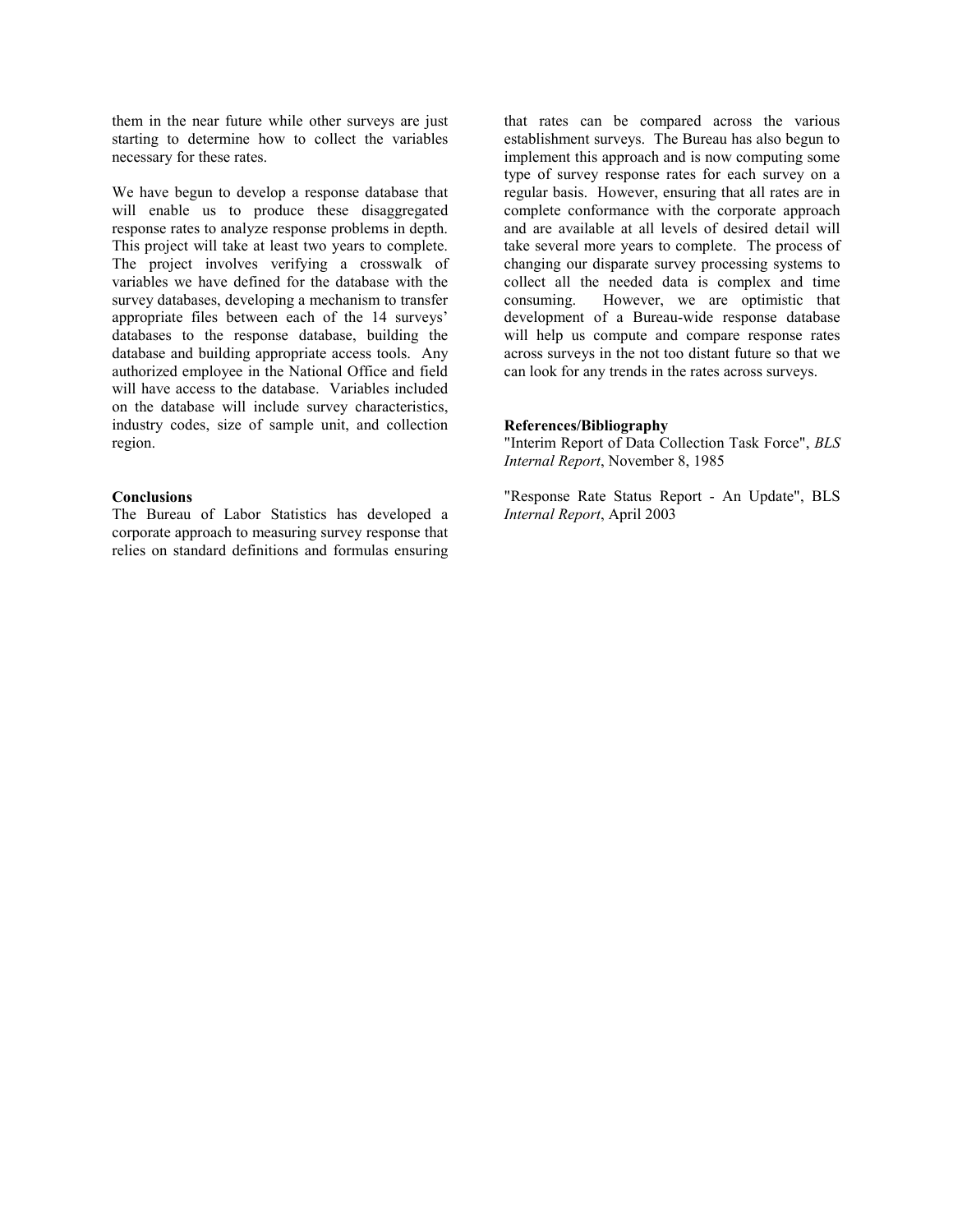|               | <b>Survey</b>      | <b>Survey Size</b><br>$E$ - $Estab$ .<br>Q - Quotes | <b>Initial Data</b><br><b>Collection Mode</b> | <b>Periodic Updates</b> |                                              |                           |
|---------------|--------------------|-----------------------------------------------------|-----------------------------------------------|-------------------------|----------------------------------------------|---------------------------|
| <b>Office</b> |                    |                                                     |                                               | Frequency               | Primary<br><b>Collection</b><br><b>Modes</b> | <b>Mandatory?</b>         |
| <b>OPLC</b>   | CPI C&S            | 27,000 E<br>78,000 Q                                | PV                                            | Monthly/<br>Bi-monthly  | PV                                           | N                         |
| OPLC          | PPI                | 38,000 E<br>100,000 Q                               | PV                                            | Monthly                 | Mail, FAX                                    | N                         |
| OPLC          | <b>IPP</b> Exports | 3,000 E<br>11,500 Q                                 | PV                                            | Monthly/<br>Quarterly   | Mail, Phone,<br><b>FAX</b>                   | N                         |
| <b>OPLC</b>   | <b>IPP</b>         | 3,400 E<br>14,300 Q                                 | PV                                            | Monthly/<br>Quarterly   | Mail, Phone,<br><b>FAX</b>                   | $\mathbf N$               |
| <b>OEUS</b>   | <b>OES</b>         | 1,200,000 E                                         | Mail, Phone                                   |                         |                                              | N                         |
| <b>OEUS</b>   | <b>CES</b>         | 400,000 E                                           | CATI                                          | Monthly                 | TDE, CATI,<br>Electronic, FAX                | Yes in 5 states           |
| <b>OEUS</b>   | <b>ARS</b>         | $> 8,000,000$ E                                     | Mail, TDE                                     | Tri-annually            | Mail, TDE                                    | Yes in half the<br>states |
| <b>OEUS</b>   | <b>JOLTS</b>       | 15,000 E                                            | CATI                                          | Monthly                 | CATI, TDE,<br><b>FAX</b>                     | N                         |
| <b>OCWC</b>   | <b>NCS</b>         | 42,000 E                                            | PV                                            | Quarterly/<br>Annually  | PV, Mail, Phone                              | $\mathbf N$               |
| <b>OCWC</b>   | <b>OSH</b>         | 250,000 E                                           | Mail, Internet                                |                         |                                              | Yes                       |

**Table 1 -- Summary of BLS Establishment Surveys** 

**Key:** 

OPLC - Office of Prices and Living Conditions OEUS - Office of Employment and Unemployment Statistics OCWC - Office of Compensation and Working Conditions CPI C&P - Consumer Price Index -

- Commodities and Services
- PPI Producer Price Index
- IPP International Price Program

OES - Occupational Employment Statistics

CES - Current Employment Statistics

ARS - Annual Refiling Survey

JOLTS - Job Opening and Labor Turnover Survey

NCS - National Compensation Survey

- OSH Occupational Safety and Health
- E Establishments
- Q Quotes

PV - Personal Visit

CATI - Computer Assisted Telephone Interview TDE - Touchtone Data Entry